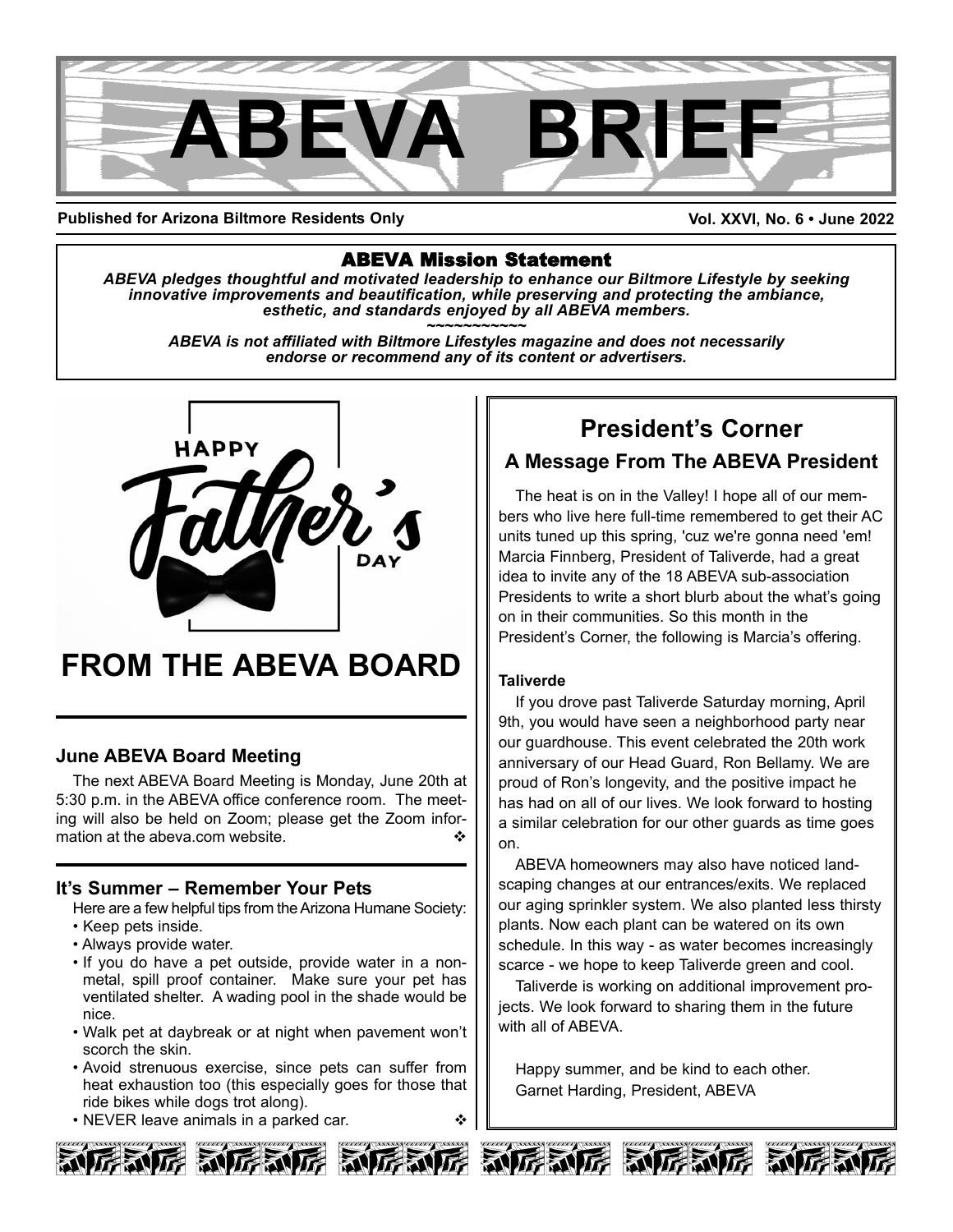

# **SECURITY**

Should you see anything suspicious, call Roving Patrol at 602-369-4776 or Phoenix Crime Stop at 602-262-6151, and if it is an emergency, call 911. **Please be sure to call the police first if there is a burglary or any other type of emergency.** For your safety, please program both numbers in your home and cell phones.

The ABEVA year-end Incident Report, which shows the total number of events recorded by the patrol officers, is posted on the ABEVA website. The previous month's ABEVA Patrol Report is posted in the *ABEVA Brief* each month.

| <b>Name of Incident</b>            | <b>Total Incidents</b>    |
|------------------------------------|---------------------------|
| <b>ALARM</b>                       | 3                         |
| <b>ALTERCATION</b>                 | 2                         |
| <b>BURGLARY</b>                    | $\overline{1}$            |
| COLLISION                          | 1                         |
| <b>DAMAGE TO PROPERTY</b>          | 7                         |
| <b>DISORDERLY CONDUCT</b>          | 1                         |
| <b>DOOR NOT SECURE</b>             | $\overline{3}$            |
| <b>FISHING</b>                     | 5                         |
| <b>GARAGE DOOR OPEN</b>            | 64                        |
| <b>GATE</b>                        | 6                         |
| <b>JUNK, LITTER AND DEBRIS</b>     | $\overline{2}$            |
| <b>LANDSCAPING</b>                 | 20                        |
| <b>LIGHTS OUT</b>                  | 13                        |
| <b>LOST &amp; FOUND</b>            | $\overline{4}$            |
| <b>LOUD NOISE</b>                  | $\overline{5}$            |
| <b>OTHER</b>                       | 13                        |
| <b>PARKING VIOLATION</b>           | 134                       |
| <b>POLICE - FIRE - EMS ON SITE</b> | 4                         |
| <b>POLICE ON SITE</b>              | 5                         |
| <b>SUSPICIOUS PERSON</b>           | 4                         |
| <b>SUSPICIOUS VEHICLE</b>          | 6                         |
| <b>THEFT</b>                       | $\overline{2}$            |
| <b>TRESPASSING</b>                 | $\overline{\overline{3}}$ |
| <b>WATER</b>                       | $\overline{\mathbf{3}}$   |
| <b>WILDLIFE</b>                    | $\overline{1}$            |
| <b>TOTAL REPORTS:</b>              | 312                       |

# **SPECIAL OFFERS AND EVENTS Biltmore Ladies Lunch Bunch**

Calling all women who live in one of our beautiful Biltmore communities to the monthly Biltmore Ladies Lunch Bunch (BLLB) Luncheon! BLLB meets the 2nd Thursday of every month at 11:45 a.m. at McArthur's Restaurant at the Arizona Biltmore Resort in the Atrium Room. There will be fun, food, fellowship and just a casual time to get to know your neighbors! The next luncheons are June 9th, July 14th and August 11th. Please bring cash to assist with the end billing, since there will be one bill per table to divide for payment.

Please RSVP in advance the previous Thursday. You may contact Carla Hancock at CHancock@BayEq.com or 602-350-1351 and/or Kerrie@Northandco.com or 602-451- 6329 to provide your RSVP or if you have any questions. We look forward to welcoming you there!

Carla Hancock and Kerrie Kruse, Co-Coordinators.  $\cdot \cdot \cdot$ 



动房动房 动房动房 家

June 24th and July 8th, 2022 ~ 8:30 a.m. to 10:00 p.m.

AZ Star Tours is bringing the delights of Sonoran stargazing to Arizona Biltmore. Using state-of-the-art astrophotography equipment, guests are invited to a rare and exclusive glimpse into the sparkling, hidden world that stretches out above, and an experience of celestial magnificence they will never forget.

#### **Caricature Artist**

Select dates throughout the summer, guests will be brought to life through a digital caricature. Caricatures will be drawn on a tablet and printed or emailed immediately for guests to take home as a keepsake.

#### **Live Music at Wright Bar**

Fridays and Saturdays  $\sim$  5:00 p.m. to 9:00 p.m.

The iconic Wright Bar will be the place for guests to continue the night they'll never want to end. Modern craft cocktails and live music await.

#### **Tipsy Scoop Ice Cream | Paradise Pool**

Fridays and Saturdays  $\sim$  2:00 p.m. to 4:00 p.m.

Adults can add a little summertime spirit to their time at Paradise Pool with boozy ice cream. Every weekend afternoon through the summer, Tipsy Scoop will be serving spiked options such as Raspberry Limoncello Sorbet and Cake Batter Vodka Martini. Non-alcoholic options will be available for the littles as well.  $\Diamond$ 

# **Biltmore Area Partnership**

The June Biltmore Area Partnership Networking Luncheon will be held on June 28th at The Arizona Biltmore Resort, located at 2400 E. Missouri Avenue. The speaker for the luncheon will be Kiva Couchon, Director of Industry Affairs at the Arizona Office of Tourism.

Networking will be from 11:30 a.m. to 12 noon, when lunch will be served. The speaker will address the attendees from 12:30 to 1:00 p.m. The cost for the luncheon is \$35 for members and \$40 for nonmembers.

BAP is now able to accept credit cards. For further information about membership and luncheons, please email Ed Rossi, Executive Director at azbapphx@aol.com or call 480- 368-0974. Reservations and checks should be sent to Biltmore Area Partnership at 3104 East Camelback Road, #174, Phoenix, AZ 85016. v











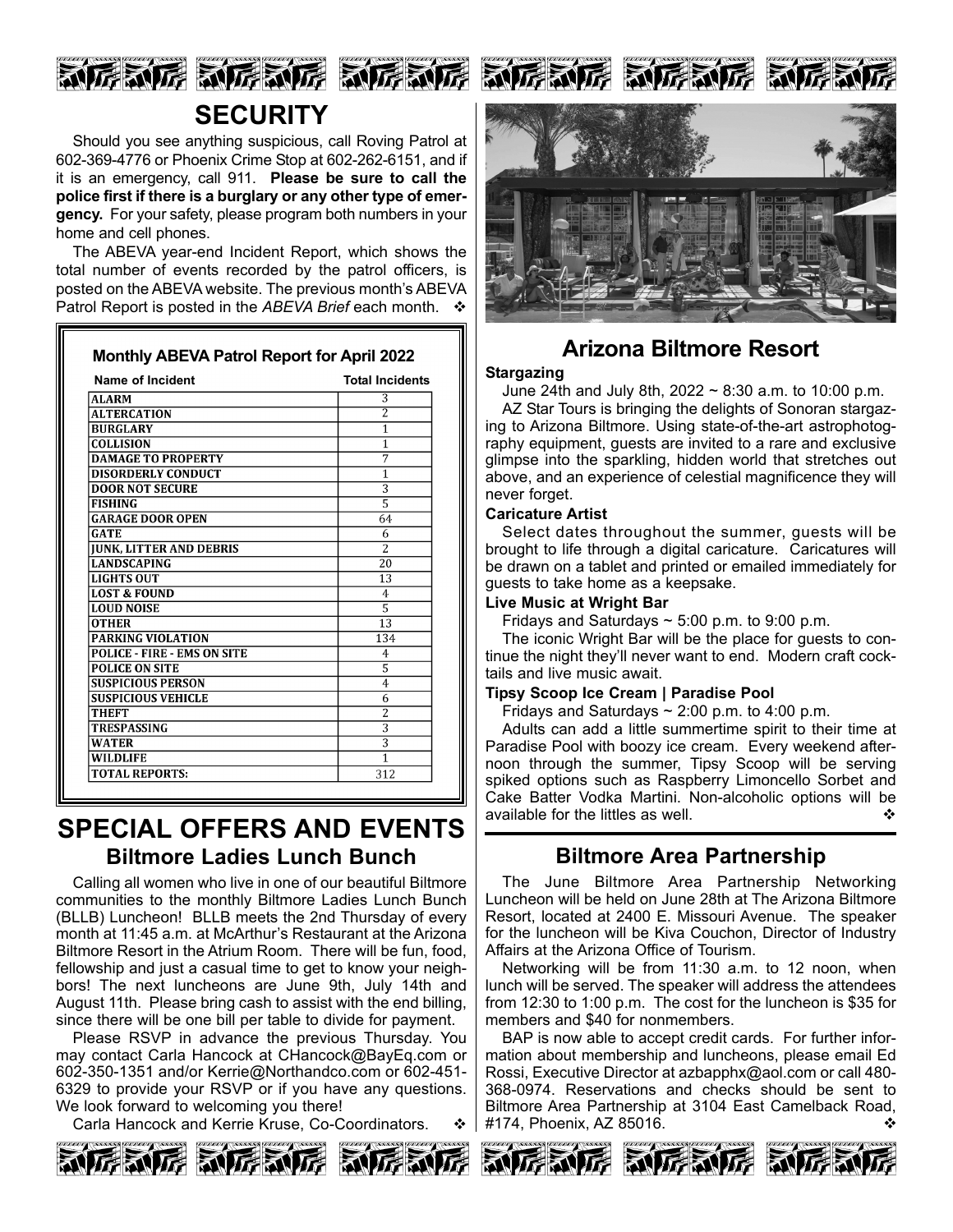

## **Arizona Biltmore Golf Club News**

We hope to see you at the Arizona Biltmore Golf Club and The Adobe Restaurant this June. Here are a few of the things that are happening.

**Golf Courses and The Adobe Restaurant Remain Open:** While construction is underway on the new clubhouse, the Adobe and Links golf courses remain open for play, as does the popular Adobe Restaurant and Bar. To assist with parking on busy days, the Arizona Biltmore Golf Club is providing complimentary valet service. We look forward to seeing you soon.

**Clubhouse Renovations Update:** Footers and foundations have been poured for the new golf shop building and underground cart storage. The concrete is now curing, and crews will soon begin work on the basement walls. On busy days, complimentary valet parking is available for members and guests, as construction work will continue throughout the summer and fall.

Phase one of the renovation project is expected to be completed in early 2023 and will include a new golf shop and member facilities (located in one building) and underground cart storage. Please visit www.YourBiltmoreGolf.com for updates.

**Adobe Summer Menu:** The arrival of hot temps means changes to the Adobe Restaurant's summer menu. Soups and chilis are gone for a few months as are the gluten free corn cakes. We've added a few new beverage options, including: Skyside Pinot Noir from California; a Chandon Brut and Chandon Sparkling Rosé from California; and The Beach by Whispering Angel Rosé from France. In addition, we've added a Transfusion – Ketel One vodka with ginger ale and a splash of grape juice – to the drink menu.

**Adobe Happy Hour and Summer Hours:** Happy Hour now starts at 2:00 p.m. (instead of 3:00 p.m.). Draft specials include \$4 Barn Brew, \$4 Michelob Ultras, \$4 Domestic Cans, and \$5 Seasonal Craft Selection; Wine Specials include \$5 House White/Red and Bubbles; and all Craft Cocktails are \$8. Adobe Summer hours are now 6:00 a.m. to 6:00 p.m. daily, with the kitchen closing at 3:00 p.m. Monday through Thursday, and 4:00 p.m. Friday through Sunday.

**Congrats to Tina Tombs:** The LPGA Professionals recently announced Tina Tombs as the recipient of the 2022 Nancy Lopez Golf Achievement Award, which recognizes an LPGA Professional who gives back to the game in the spirit of Nancy Lopez. The Nancy Lopez Golf Achievement Award was created in 2007 and is given to a LPGA Professional who emulates qualities valued by Lopez: leadership, passion, giving, and approachability. Lopez is a 48-time LPGA Tour winner and four-time Rolex Player of the Year. She was inducted into the LPGA Tour and World Golf Halls of Fame in 1987 and captained the victorious 2005 U.S. Solheim Cup Team. "I am extremely grateful and honored to be the recipient of the 2022 Nancy Lopez Golf Achievement Award," said Tombs.

**Are You A Rewards Member?** Did you know Biltmore Rewards Members automatically save on greens fees just for signing up? Its free and easy to become a Rewards Member, either download the Arizona Biltmore Golf Club App and signup there or sign-up in the golf shop. Rewards Members earn points for playing and purchases towards free golf!

**Specials at The Arizona Biltmore Golf Club:** The Arizona Biltmore Golf Club offers great ways to play and save:

- Sunday Family Day: Kids under 17 play free with a paying adult after 1:00 p.m. (1 child per adult 21 years or older).
- $\zeta$  Lunch Break Special: Enjoy a hot dog, a drink and a bucket of practice balls for just \$20.

**Frontline & Public Service Rate:** As a small token of our appreciation for all they do for the community and country, all frontline workers and first responders (doctors, nurses, police, fire, emergency services and military) will receive \$5 off of their round. Bring up to three friends with you at the same rate and enjoy the great conditions. (Must have valid I.D., good for all current and retired personnel).

For more information, to book a golf tee time, corporate lunch or private function, please visit www.azbiltmoregc.com or www.theadoberestaurant.com.











Garnet Harding – President Bill McKay – Vice President John Lynch - Secretary Keith Mishkin – Treasurer Mark Baldree – Director Wes Balmer – Director Michael Fallaw – Director Will Hawking – Director Tiffany Siegel – Director

#### **ABEVA Office Information**

**2525 East Arizona Biltmore Circle, Building D, Ste. 145 Phoenix, Arizona 85016 Hours Mon.-Fri. 8:30 a.m.-5 p.m. 602-955-1003 phone 602-955-1144 fax Beth Rose, ABEVA Office** abevaoffice@abeva.com **Roving Patrol: 602-369-4776 Police Dept. Non-Emergency: 602-262-6151**

#### **Website Information**

Please visit the website at www.abeva.com. There is a link to pay your annual assessment. You can download many ABEVA documents; CC&Rs, Parking Permission, Architectural Request Form, and more. You may also read board minutes and the **ABEVA Brief online.**  $\bullet$ 

## **Handy Contacts**

City of Phoenix Back-Washing 602.256.3190 Dead Animal Pick-up 602.262.6791 Dog Catcher 602.506.7387 Snake Control 480.894.1625 Fish & Game 602.942.3000 **SRP** Outages 602.236.8811 Water Department 602.262.6251 Water Department (after hours) 602.261.8000